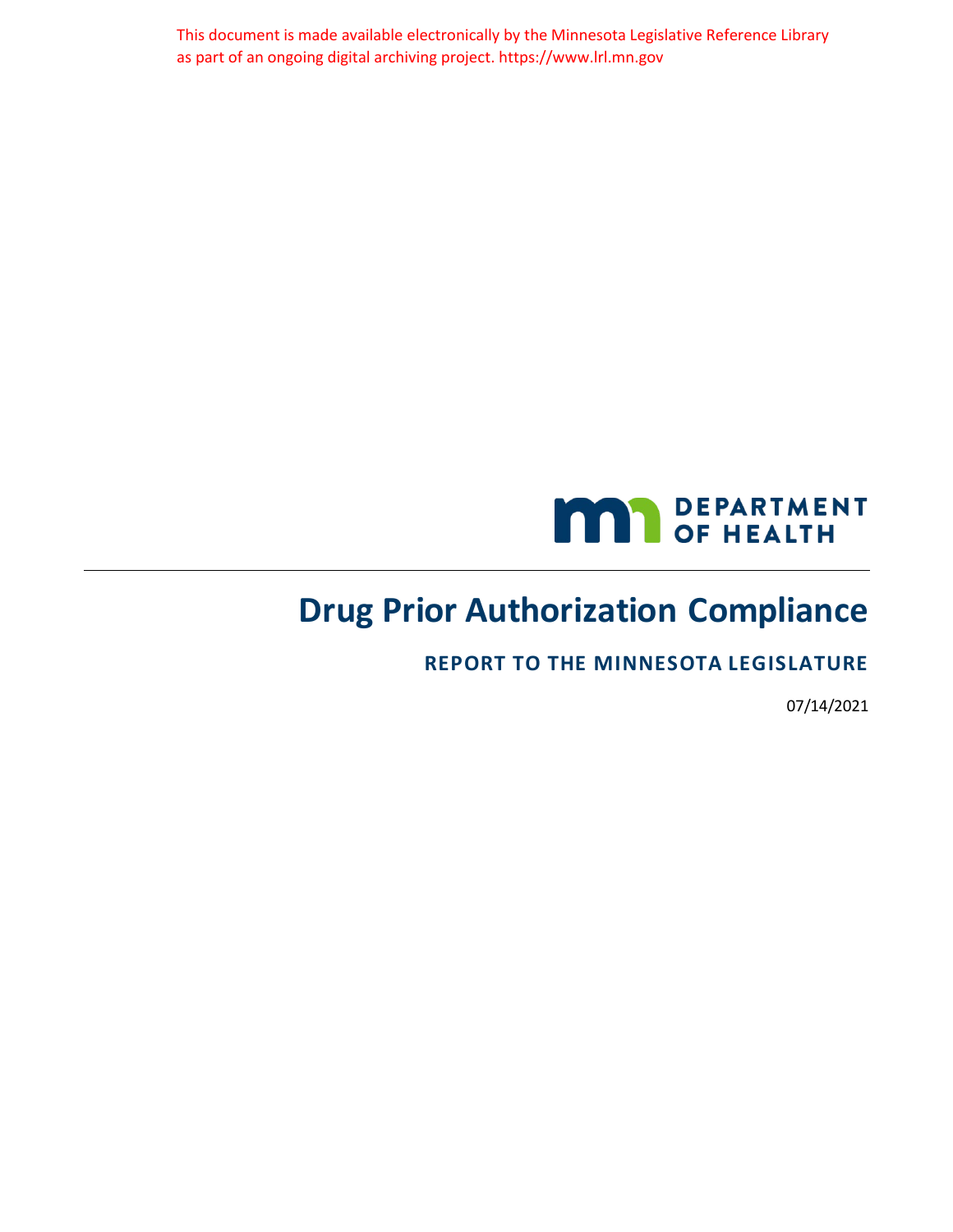### **Drug Prior Authorization Compliance Report to the Legislature**

Minnesota Department of Health Health Policy Division, Managed Care Section PO Box 64882 St. Paul, MN55164-0882 651-201-5000 [health.mcs@state.mn.us](mailto:health.mcs@state.mn.us) [www.health.state.mn.us](http://www.health.state.mn.us/)

As requested by Minnesota Statute 3.197: This report cost approximately \$3,100 to prepare, including staff time, printing and mailing expenses.

*Upon request, this material will be made available in an alternative format such as large print, Braille or audio recording. Printed on recycled paper.*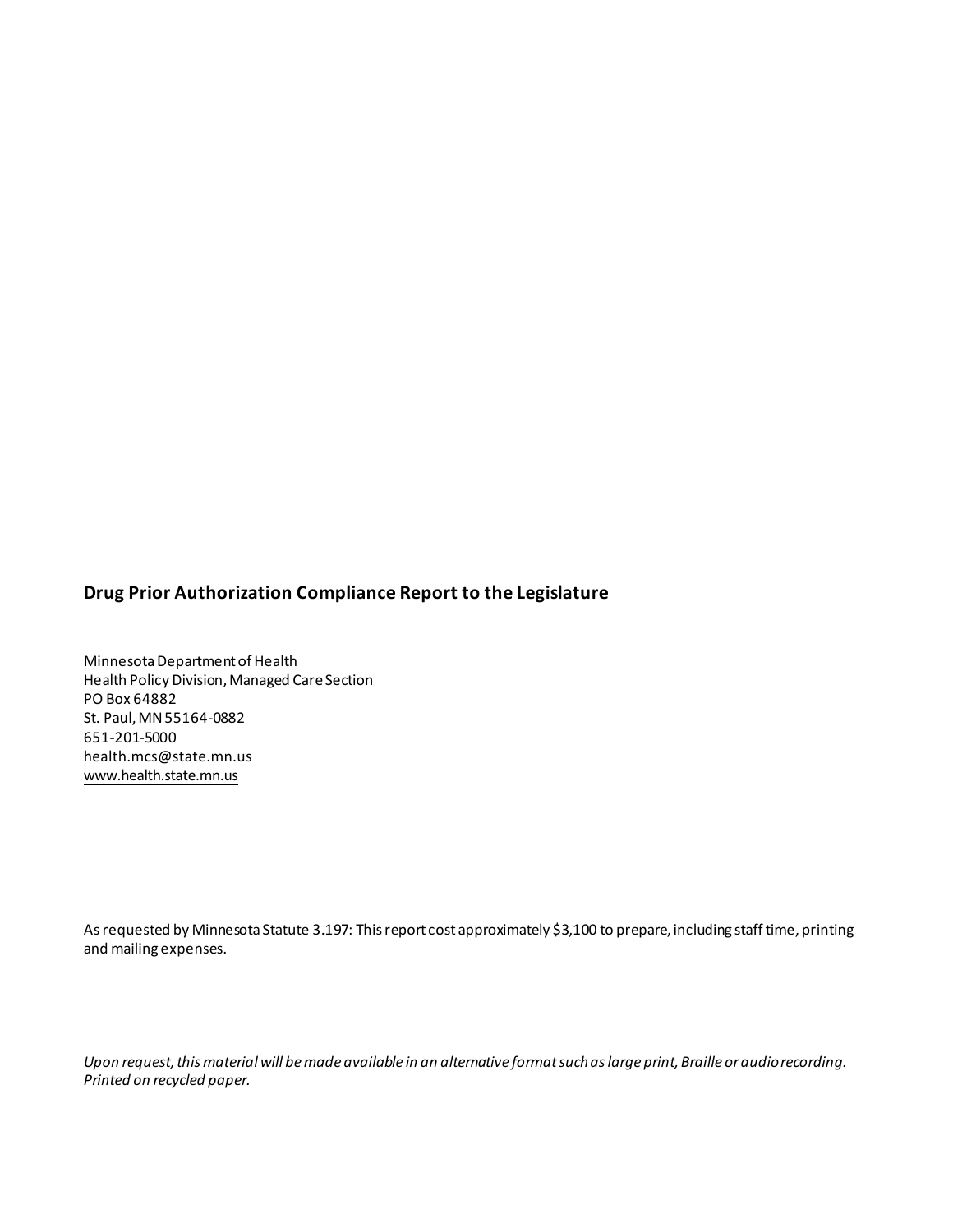### Contents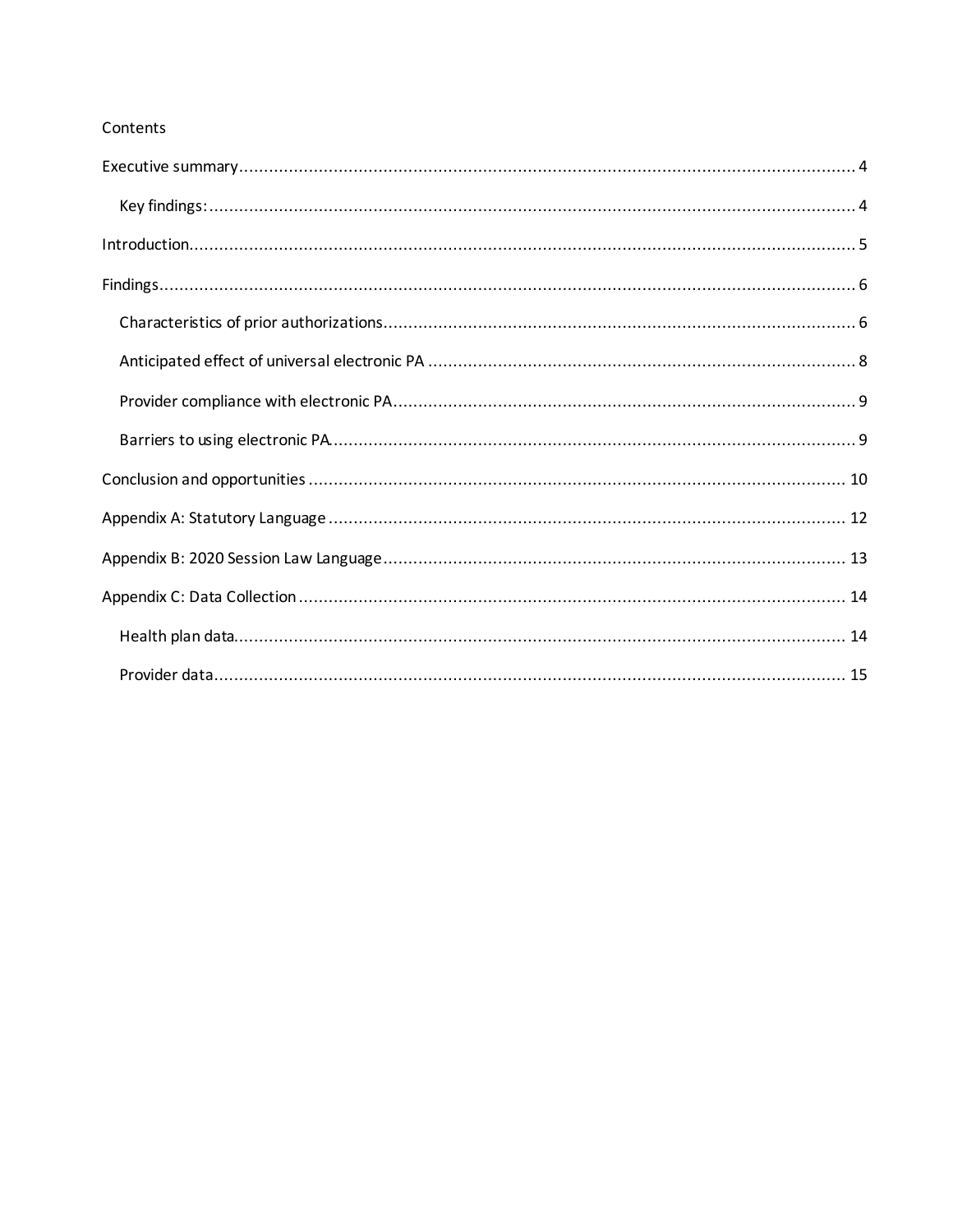# <span id="page-3-0"></span>**Executive summary**

Minnesota Statutes, Section 62J.497, sets the standards for an electronic prescription drug program and includes a requirement for group purchasers to accept electronic drug prior authorization (PA) requests submitted by health care providers. PA requests are an administrative process whereby healthcare providers request approval from health plans to provide a medical service, prescription, or medical supply for a patient. Drug prescription requests can be made at the time of prescribing (prospectively) or at the time the medication is dispensed by the pharmacist (retrospectively). The prospective model allows for better communication between the prescriber, health plan, and pharmacists, and is expected to decrease the time from when a medication is prescribed to when a patient can receive and begin taking the medication.

During the 2020 legislative session the legislature passed SF3204/HF3398, which directs the Minnesota Department of Health (MDH) to complete and submit a one-time report in 2021 on electronic PA. This report addresses this requirement using data collected from health plans offering commercial fully-insured and/or selfinsured health insurance in Minnesota regarding electronic prescription drug PAs processed in 2020.

## <span id="page-3-1"></span>**Key findings:**

- Three-fourths of PA requests are submitted electronically.
- Turnaround time for electronic PAs is faster than for manual PAs on average.
- **There is no difference in denial rates between electronic and manual PAs.**
- **Many providers struggle to use electronic PA because these systems are not necessarily integrated into the** electronic health record systems or prescribing systems.
- **EXECT** Health plans do not all use a common electronic PA system for requests, requiring prescribers to adapt to each health plan's system and requirements.
- **Forthcoming federal rules will help improve adoption of electronic PA standards.**
- Other standards relating to prescribing and benefits are under development.

Electronic PA is in common use and is shown to offer faster turnaround time than PAs that are submitted via manual (non-electronic) means such as fax or email, which has the potential to improve patients' experience of care. However, current technology and standards create inefficiencies. Achieving universal electronic PA requires patience as standards are developed and a commitment to using a standard solution when it is available. The development of real-time prescription benefits standards will further enhance the process. Federal policies will drive this effort by requiring these standards as a condition of payment from the Centers for Medicare and Medicaid Services.

Stakeholders in Minnesota need to work together to ensure that all prescribers, pharmacists and health plans will be able to adopt national standards and meet federal requirements with the goal of delivering optimal care to Minnesotans. The Minnesota e-Health Initiative has convened stakeholders to address issues related to adoption and use of health information technology, including electronic prescribing and electronic PA. The initiative continues to provide a forum to address barriers that obstruct optimal electronic prescribing and PA communications. Minnesota policy makers can continue to support this effort through actions and levers that align with the national activities and federal incentive programs.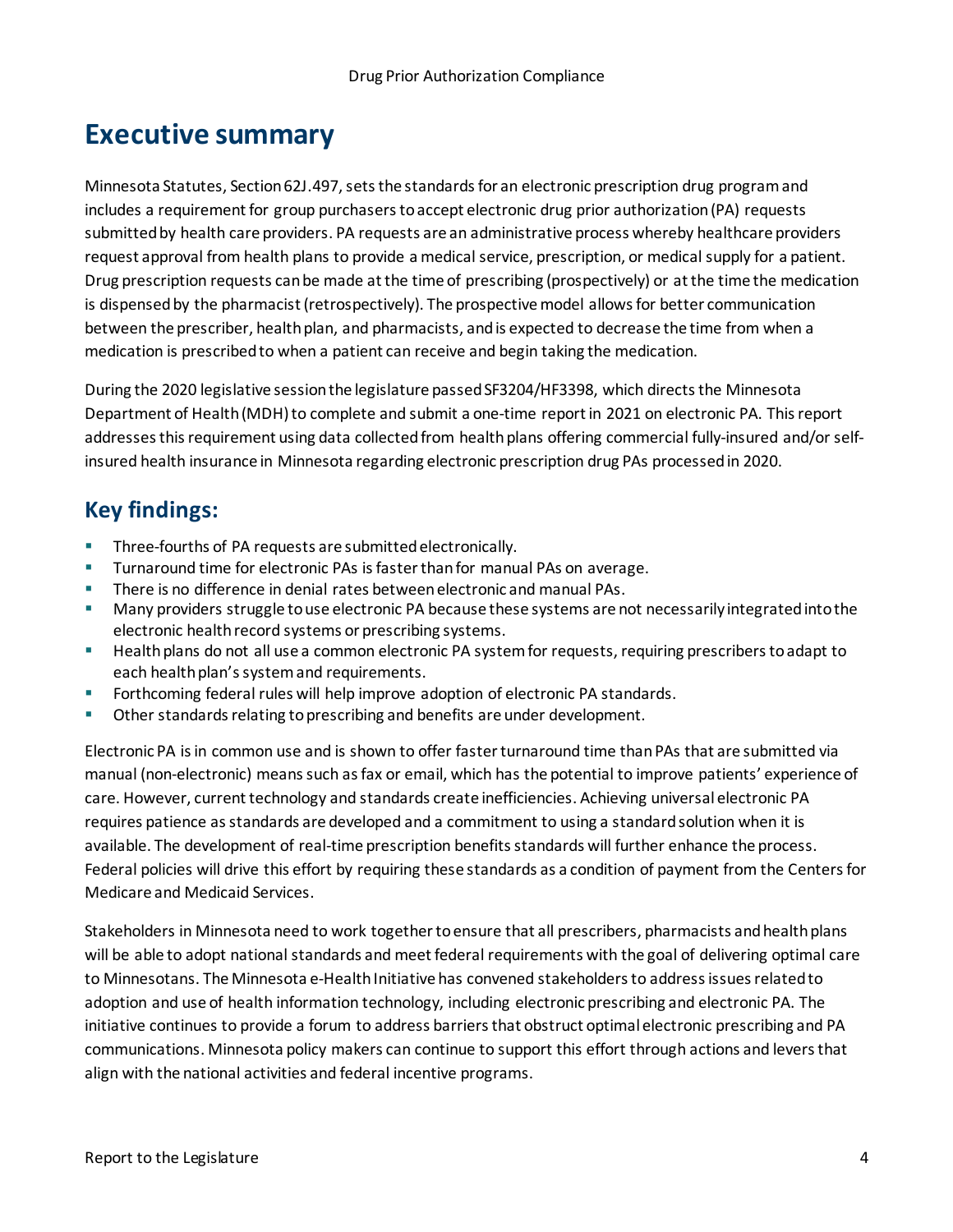# <span id="page-4-0"></span>**Introduction**

Minnesota Statutes, Section 62J.497, sets the standards for an electronic prescription drug programand includes a requirement for group purchasers to accept electronic drug prior authorization (PA) requests submitted by health care providers in Subdivision 5. PA requests are an administrative process whereby healthcare providers request approval from health plans to provide a medical service, prescription, or medical supply for a patient. For prescriptions, requests can be made at the time of prescribing (prospectively) or at the time the medication is dispensed by the pharmacist (retrospectively).

Under state law (MN Statutes, Section62J.497) prior authorization information is required to be exchanged electronically as of January 1, 2016 (see Appendix A). The goal of electronic PA includes modifying the current information flows so that the prescriberis requesting and obtaining PA before the prescription is sent to the pharmacy. Transitioning to this prospective model allows for the prescriber to communicate with their patient about the PA process, reduces the volume of claims rejected because the PA hasn't been obtained, reduces calls between pharmacies and prescribers, and improves patient satisfaction with the process. This model of electronic PA is expected to decrease the time from when a medication is prescribed to when a patient can receive and begin taking the medication.

During the 2020 legislative session the legislature passed SF3204/HF3398, which directs the Minnesota Department of Health (MDH) to complete and submit a one-time report in 2021 on compliance with the requirements outlined in MN Statutes, Section 62J.497, subdivision 5 (see Appendix B). This report addresses this requirement using data collected from health plans offering commercial fully-insured and/or self-insured health insurance in Minnesota regarding electronic prescription drug prior authorizations processed in 2020 (see Appendix C).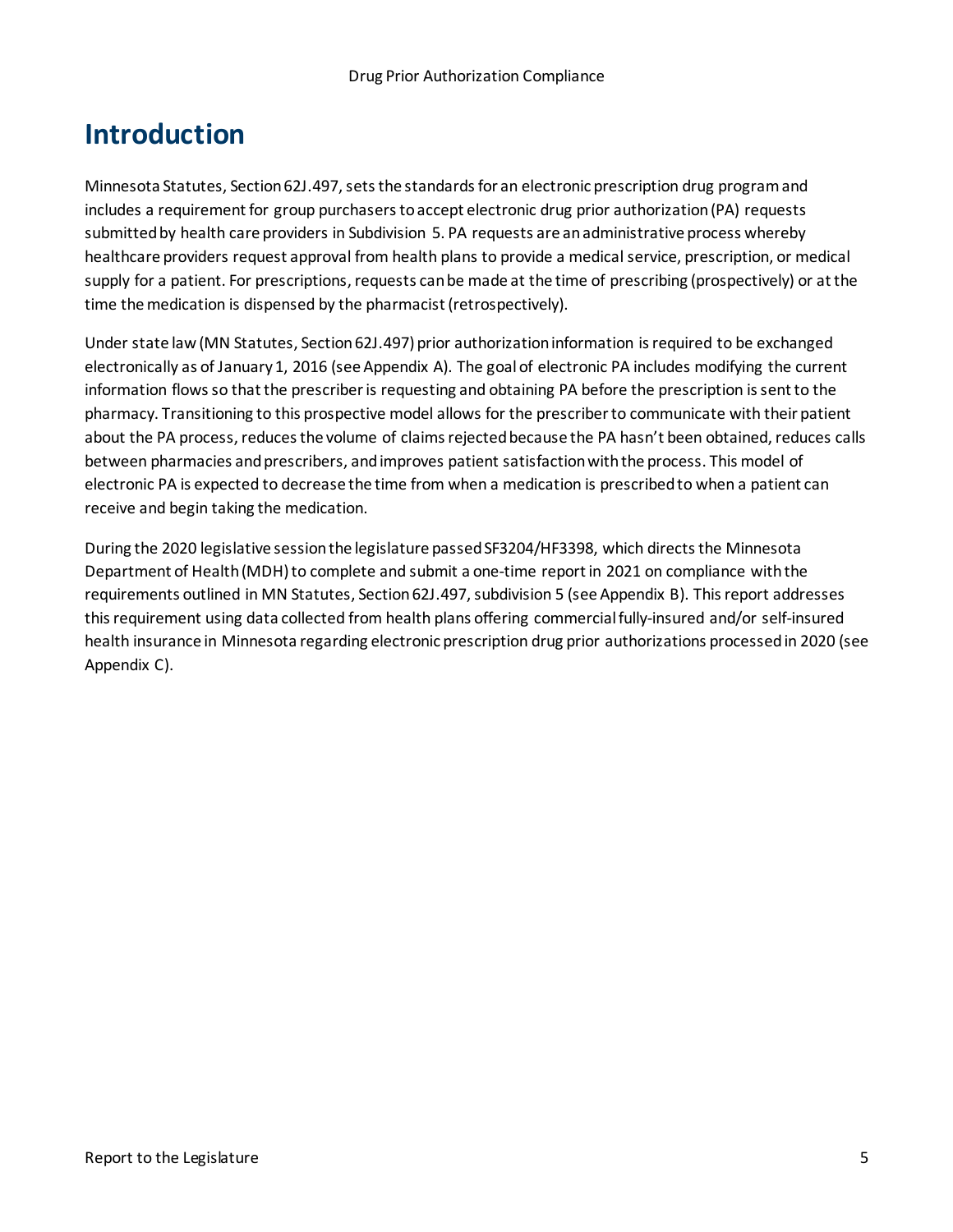# <span id="page-5-0"></span>**Findings**

Health plans collectively represent 3,165,144 individuals covered by health carriers licensed in Minnesota as of December 31, 2020. This includes fully and self-insured health insurance markets, but excludes state and federal public programs. Commercial fully-insured enrollees represent 38% of these enrollees, and self-insured represent 62%. For these enrollees, the health plans collectively received 114,879 drug prior authorization requests in 2020, for an average of 0.036 requests per enrollee. The health plans received notably more prior authorization requests per enrollee for the commercial fully-insured (0.071) than for self-insured enrollees (0.033).

## <span id="page-5-1"></span>**Characteristics of prior authorizations**

PA requests can be submitted electronically or manually. Electronic PAs are typically submitted to the health plans using a tool within the provider's electronic health record systems, through the health plan's electronic portal, or using a third-party vendor. Manual PAs are typically submitted by fax or phone. Collectively, health plans reported that 77% of PA requests are received electronically, with effectively no difference between commercial fully-insured and self-insured enrollees (see Exhibit 1 below).



### **Exhibit 1. How PA requests are submitted, Minnesota 2020**

Health plans report that the turnaround time is shorter for electronic PAs compared to manually submitted PAs in all categories. Approvals are granted about two-thirds of the time for electronic PAs processed by commercial fully-insured plans compared to manual PAs, or at 14.9 hours for electronic compared to 22.7 hours for manual. For the self-insured market, electronic PAs are granted in about three-fourths the time of manual, or at 25.1 hours compared to 33.5 hours. This pattern is nearly the same for PA denials, although the total time for denials is almost twice as long as for that of approvals.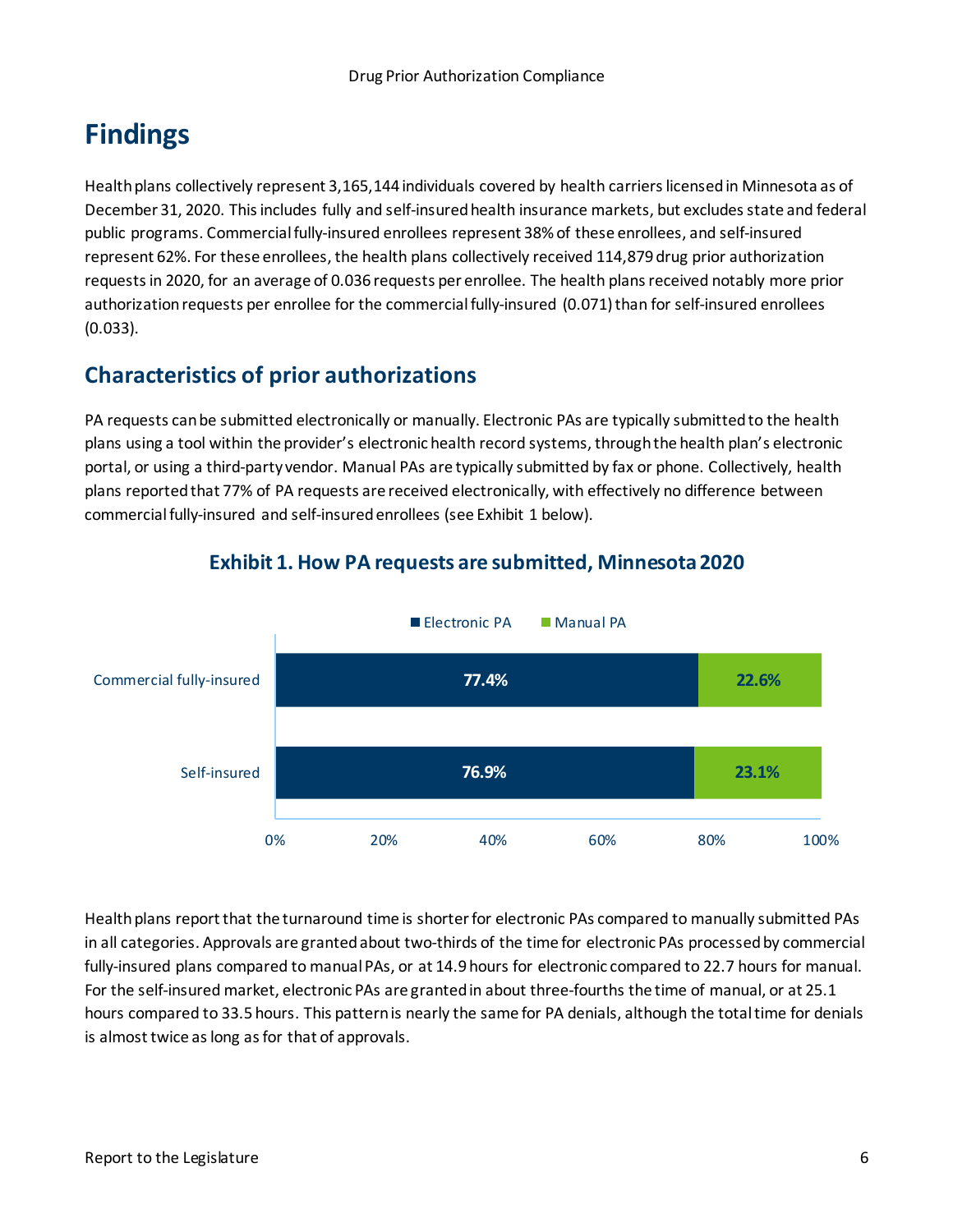

### **Exhibit 2. Average PA turnaround time, Minnesota 2020**

There is minimal difference in the reason for denial between electronic and manual PA requests and between plan types reported by health plans. However, PAs are denied more often due to lack of medical necessity than for administrative issues (e.g., lack of information, excluded benefit). For administrative denials, there is no difference in administrative denials for commercial fully-insured submitted electronically vs manually (16% each), and only a slight difference among self-insured, with 7% of electronic compared to 5% of manual PAs having an administrative denial.

For denials based on lack of medical necessity, there was no substantive difference between electronic (23%) and manual PA requests (22%) among commercial fully-insured plans. Among self-insured plans, a higher percent of these denials were electronic (28%) compared to manual (23%).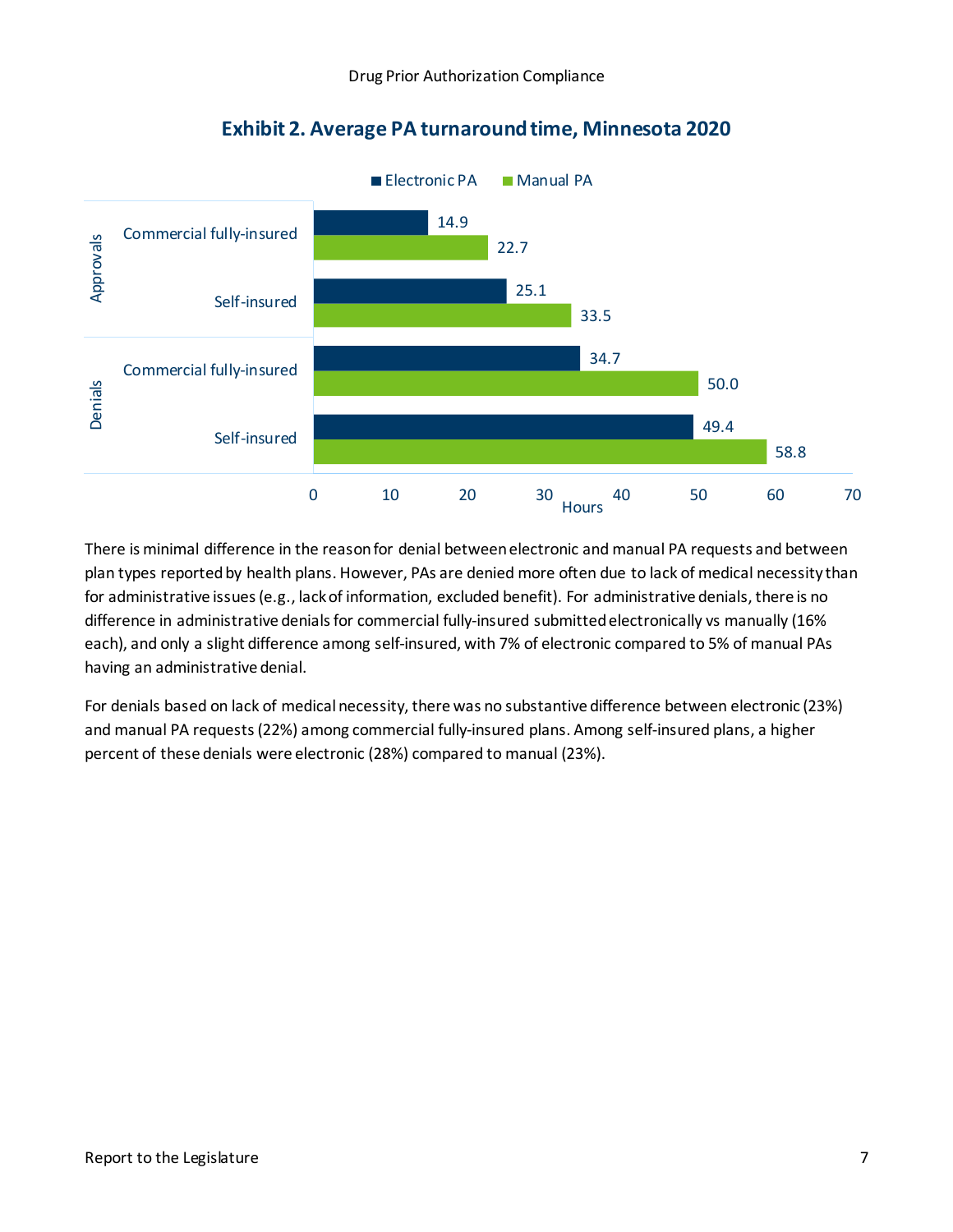### **Exhibit 3. Reasons for PA denial, Minnesota 2020**



## <span id="page-7-0"></span>**Anticipated effect of universal electronic PA**

In addition to providing the data on turnaround time and denials, health plans were asked, "What would you anticipate the effect on denials and turnaround times to be if all providers in Minnesota were to submit drug prior authorizations electronically?" In general, the plans that had enough data to make a reliable estimation noted that turnaround times for electronically submitted requests were, on average, faster than manual requests. This faster turnaround time is a benefit to patients and providers. However, for denied requests the reason for denial did not vary by type of submission. A such, there would be no expected impact on denial rates.

Select comments describe the reported health plan perspective:

*"We anticipate a significant decrease in turnaround times while no significant impact on the denial rate. Faster turnaround times are a benefit to consumers and providers."* 

*"Faster turnaround times will result in quicker access to appropriate care for our members. Faxed submissions require more administrative work on both the part of the provider and the health plan. They are also less reliable and subject to technical failures requiring rework or denials."* 

*"[Electronic PA] provides the necessary criteria in the form of a decision tree allowing for a more precise process and clear responses which may result in a shorter turnaround of the prior authorization. Lastly, our implementation of smart coverage technology is more easily facilitated through the electronic prior authorization process. This technology permits the auto-answering of some question types based on available system data. If all criteria can be auto-answered the result is approval with a significantly shorter turnaround compared to standard prior authorization."*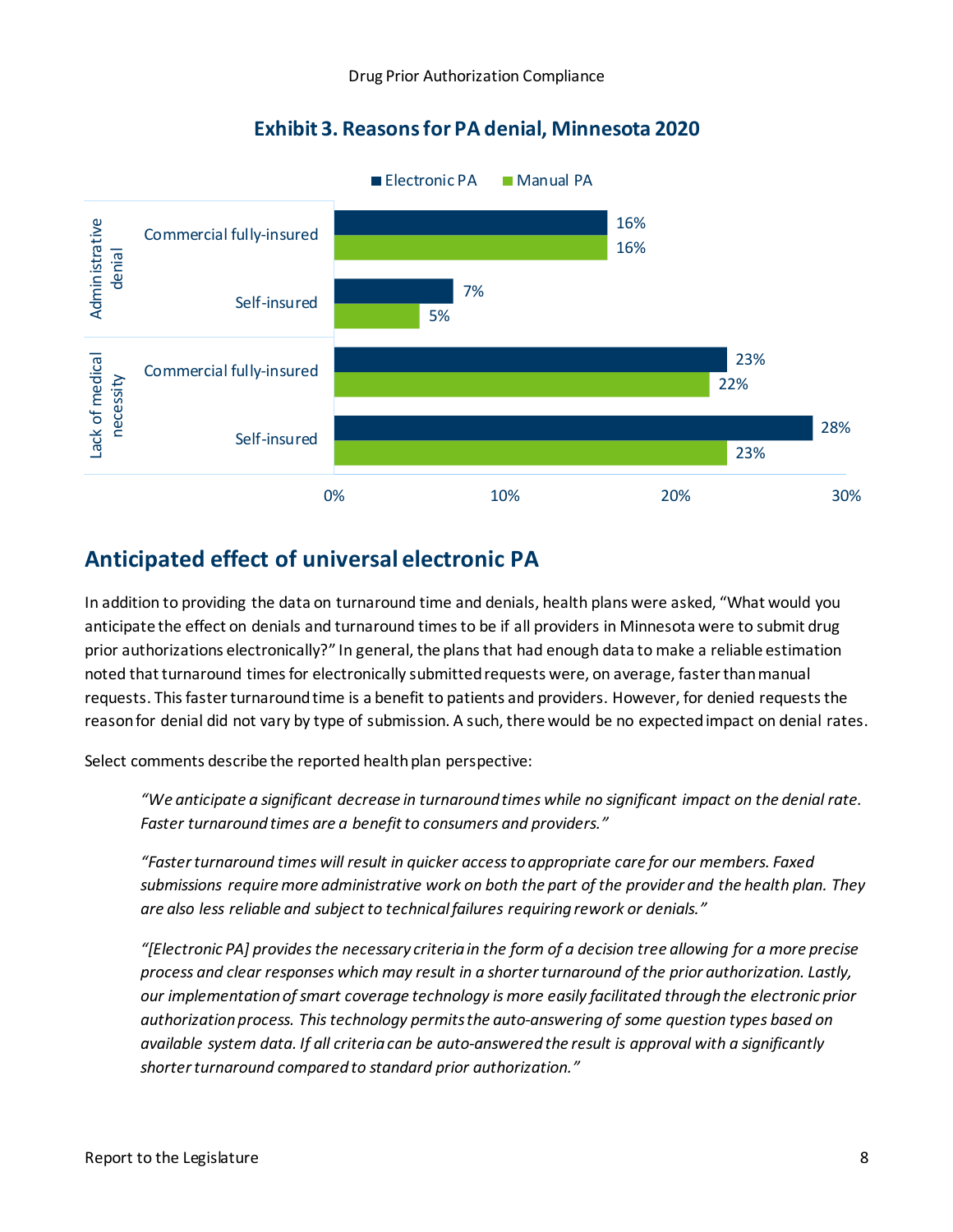## <span id="page-8-0"></span>**Provider compliance with electronic PA**

To balance the health plan perspective with that of the provider, we reviewed data from the 2020 Minnesota Clinic Health Information Technology survey (see Appendix C). Under state law (MN Statutes, Section 62J.497), prior authorization information is required to be exchanged electronically as of January 1, 2016. Survey results showed that nearly all clinics use electronic systems for prescribing and health record management and at least 78% of clinics in Minnesota used electronic PA for drug requests to health plans and pharmacy benefit providers at least some of the time (see Exhibit 4 below). Nearly half of clinics use electronic PA for 50% or more of prescriptions.



**Exhibit 4. Clinics' use of electronic prior authorization, Minnesota 2020**

### <span id="page-8-1"></span>**Barriers to using electronic PA**

The Clinic Health Information Technology survey asked an open-ended question to describe barriers to using electronic PA. The most common barriers for providers were inefficient integration with the electronic health record (EHR) system or that their EHR system does not have the capability. Another reported problem is that the health plans and pharmacy benefit managers (PBMs) do not use a common platform, so the clinic staff need to adapt to multiple submission processes, in some cases not even starting with an electronic process.

Comments from the prescriber perspective indicate that they face technology and workflow issues that require them to adapt to each health plan's process. This lack of uniformity and standards is a burden for the electronic PA process. Select comments from the prescriber perspective include: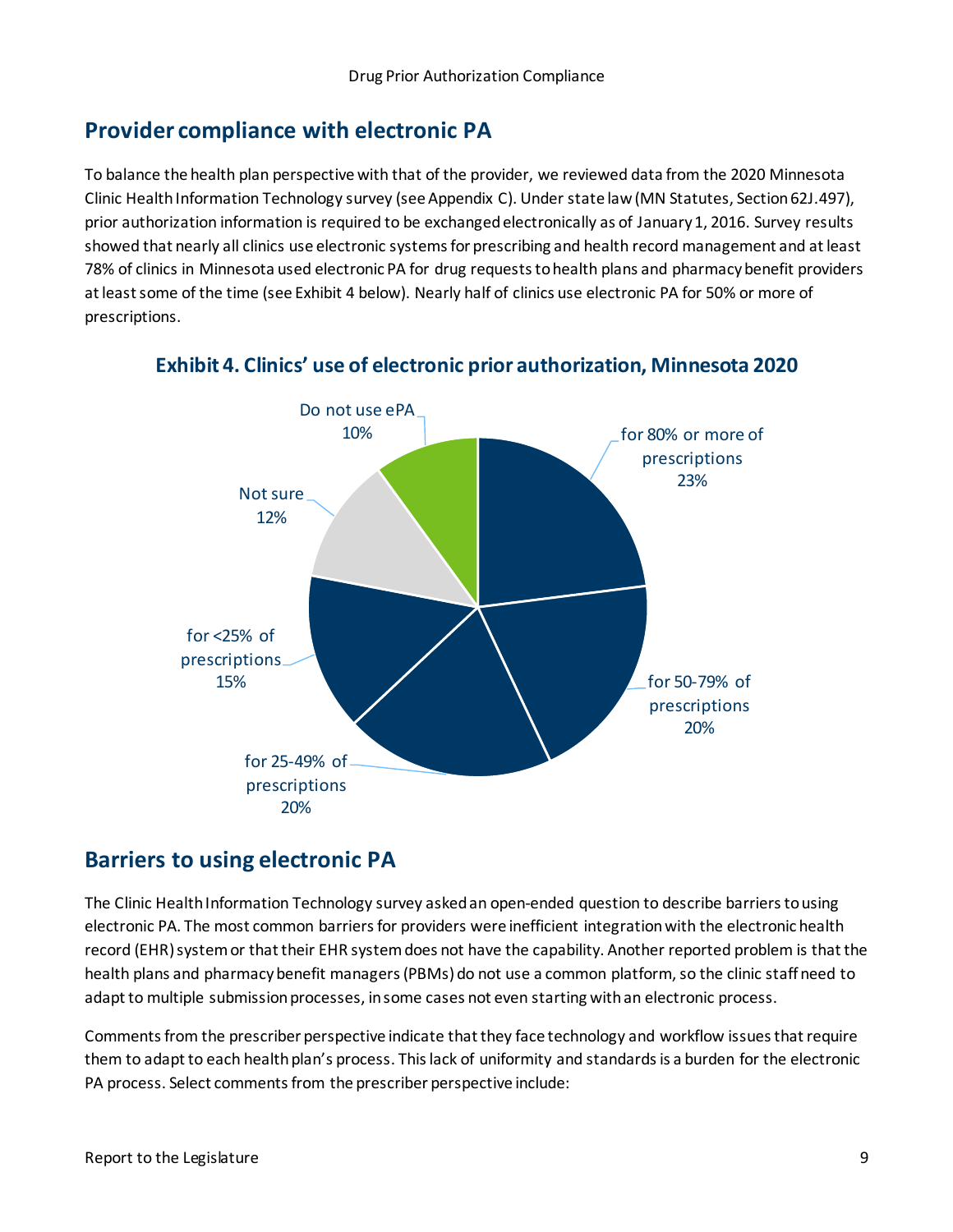*"Not all insurance companies use the same system. Not all insurance cards have the pharmacy benefit manager and all that information listed on the insurance card. Difficult to find the correct forms more than half the time, so end up doing double to triple the work for just one prior authorization."* 

*"Different requirements and platforms per payer create barriers. Interface with our EHR would be an improvement."* 

*"Issues include technology barriers of different EHRs being used in different care groups, staffing and resource prioritization to implement the technology changes needed, differing payer requirements."* 

*"Data interoperability, tracing documents, using multiple forms, not having up-to-date formulary information."* 

*"The process requires too much practitioner time. Writing a response and having a staff person respond is much faster than going to a new site and logging on."* 

*"Its cumbersome due to all the repetitive questions."* 

*"Not all insurance is onboard with CoverMyMeds, the system we use most often. Some require us to login to their portal, which is not as convenient."* 

*"Not all insurances have information to support electronic prior authorizations."* 

*"EHR makes it difficult to locate needed information. We must search through different areas of the chart to complete."* 

*"Name of patient not listed when a medication is approved."* 

## <span id="page-9-0"></span>**Conclusion and opportunities**

Effective and patient-centered prescribing practices rely on efficient and complete communication between providers (prescribers), health plans, pharmacist dispensers and PBMs. Electronic prescribing has become common practice in Minnesota, but the evolution of standards is just now including processes such as prior authorizations and benefit checks. Therefore, while electronic PA solutions exist, they did not necessarily use common standards nor integrationinto the prescribing workflow. Now that electronic standards exist, they need to be adopted by all stakeholders. In the meantime, exceptions and nuances still require ad hoc communication methods.

The report shows that, while electronic PA is in common use and is shown to offer faster turnaround time than PAs that are submitted manually, there are nonetheless inefficiencies with current technology and standards. Achieving universal electronic PA in Minnesota − and nationally − requires patience as standards are refined and stakeholders commit to using the standards. The development of standards for real-time prescription benefits will further enhance the process. Federal policies will also drive this effort by requiring these standards as a condition of payment from CMS. Progress at the national level includes: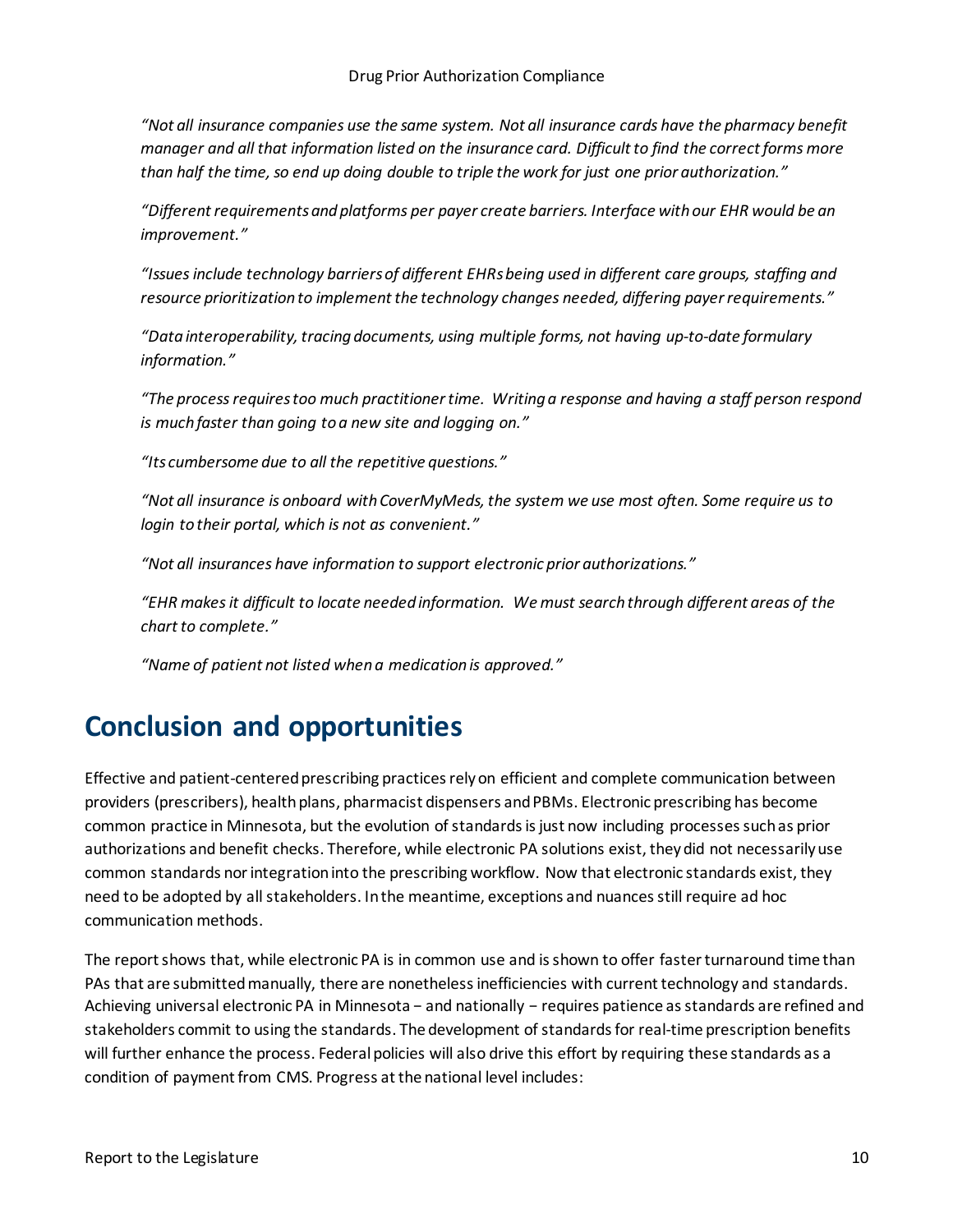- The National Council for Prescription Drug Programs (NCPDP) is the standards-development body for electronic transactions relating to prescribing. The NCPDP prior authorization standards call for a fully electronic means for determining whether PA is required for a particular medication and particular patient. The standards support both prospective (prescriber-initiated) and retrospective (pharmacistinitiated) prior authorization requests and allow for cancellations and appeals. Further, these standards present the PA information needed to the prescriber in a consistent format while enabling each health plan to request the particular information it requires. NCPDP is also developing a real-time prescription benefit standard, which will complement the electronic PA process by providing real-time information on product coverage/restrictions, alternative products, and alternative benefits. The beta version was published in January 2020 and an update is under development in 2021.
- In late 2020 the Centers for Medicare and Medicaid Services (CMS) proposed rules to help make the PA process more efficient and transparent.<sup>[1](#page-10-0)</sup> The comment period closed on January 4, 2021 and final rules have yet to be announced. In the past, rules such as these have been effective in shifting stakeholders toward use of a common standard.

Stakeholders in Minnesota need to work together to ensure that all prescribers, pharmacists and health plans will be able to adopt national standards and meet federal requirements with the goal of delivering optimal care to Minnesotans. Since 2004 the Minnesota e-Health Initiative has convened Minnesota's stakeholders to address issues related to adoption and use of health information technology. The electronic prescribing workgroup of the e-Health Initiative has monitored the evolution of electronic PA standards and adoption, and identified specific barriers as well as opportunities to address those barriers. During the 2021 session the Minnesota Legislature extended the sunset of the Minnesota e-Health Advisory Committee to 2031, which will provide the forum for this work to continue in alignment with final rules from CMS. The electronic prescribing workgroup traditionally has strong representation from pharmacists, and going forward will need to specifically engage health plans, PBMs, and health systems to address barriers that obstruct optimal electronic prescribing and PA communications. Minnesota policy makers can continue to support this effort through actions and levers that align with the national activities and federal incentive programs.

<span id="page-10-0"></span><sup>1</sup> <https://www.cms.gov/files/document/121020-reducing-provider-and-patient-burden-cms-9123-p.pdf>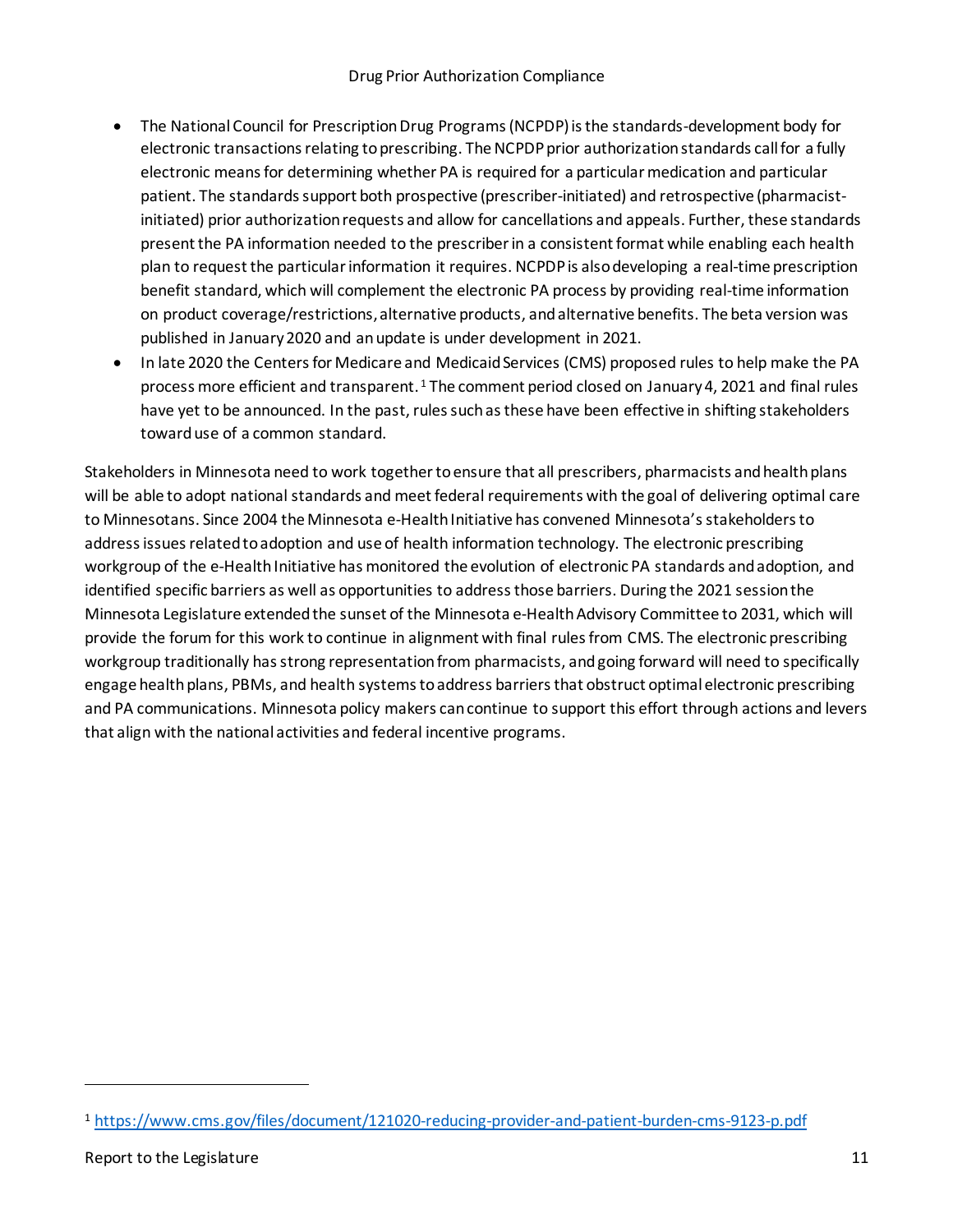# <span id="page-11-0"></span>**Appendix A: Statutory Language**

#### **[Minnesota Statutes, section 62J.497, subdivision 5](https://www.revisor.mn.gov/statutes/cite/62J.497)[2](#page-11-1)**

Subd. 5. **Electronic drug prior authorization standardization and transmission**. (a) The commissioner of health, in consultation with the Minnesota e-Health Advisory Committee and the Minnesota Administrative Uniformity Committee, shall, by February 15, 2010, identify an outline on how best to standardize drug prior authorization request transactions between providers and group purchasers with the goal of maximizing administrative simplification and efficiency in preparation for electronic transmissions.

(b) By January 1, 2014, the Minnesota Administrative Uniformity Committee shall develop the standard companion guide by which providers and group purchasers will exchange standard drug authorization requests using electronic data interchange standards, if available, with the goal of alignment with standards that are or will potentially be used nationally.

(c) No later than January 1, 2016, drug prior authorization requests must be accessible and submitted by health care providers, and accepted by group purchasers, electronically through secure electronic transmissions. Facsimile shall not be considered electronic transmission.

<span id="page-11-1"></span><sup>2</sup> Subdivision 5 of Minnesota Statutes, 62J.497 was originally passed i[n Minnesota Session Laws of 2009, Chapter](https://www.revisor.mn.gov/laws/2009/0/79/)  [79, Article 4, Section 6.](https://www.revisor.mn.gov/laws/2009/0/79/) Modifications to this subdivision were subsequently made in [Minnesota Session Laws of](https://www.revisor.mn.gov/laws/2009/0/173/)  [2009, Chapter 173, Article 1, Section 1;](https://www.revisor.mn.gov/laws/2009/0/173/) [Minnesota Session Laws of 2010, Chapter 336, Section 5;](https://www.revisor.mn.gov/laws/2010/0/336/) an[d Minnesota](https://www.revisor.mn.gov/laws/2014/0/291/)  [Session Laws of 2014, Chapter 291, Article 6, Section 1.](https://www.revisor.mn.gov/laws/2014/0/291/)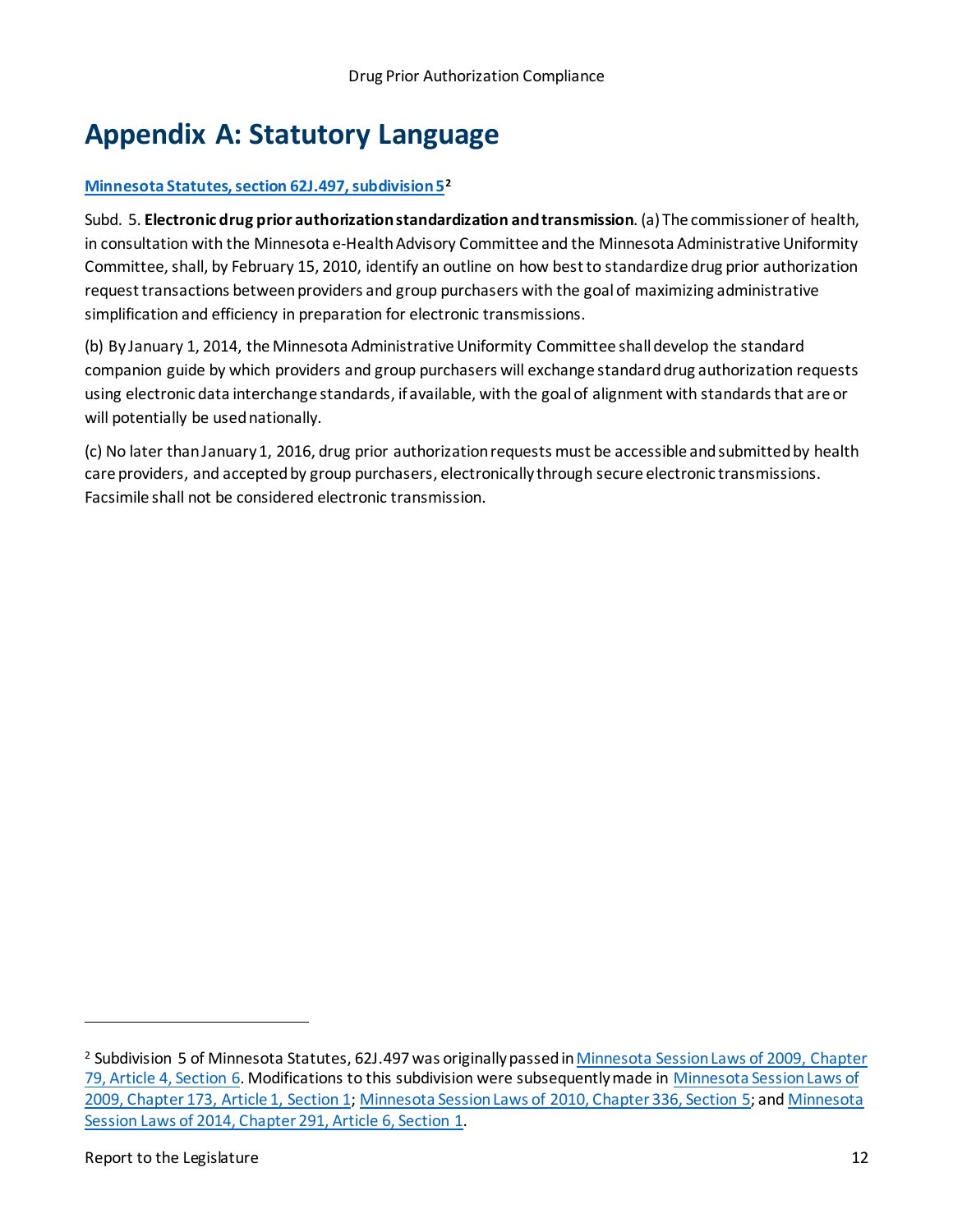# <span id="page-12-0"></span>**Appendix B: 2020 Session Law Language**

#### **Minnesota [Session Laws of 2020, Chapter 114, Section 21](https://www.revisor.mn.gov/laws/2020/0/Session+Law/Chapter/114/) (SF3204/HF3398)**

#### **Compliance report on drug prior authorization**

"By April 1, 2021, the commissioner of health shall submit to the chairs and ranking minority members of the legislative committees with jurisdiction over health care policy and finance a report on compliance with the requirements for providers in Minnesota Statutes, section 62J.497, subdivision 5. The report must include the following information from health plans offered in the commercial fully insured and self-insured health insurance markets:

(1) the total number of drug prior authorization requests;

(2) the frequency with which drug prior authorization requests are submitted electronically. Electronic submission does not include facsimile or e-mail requests;

(3) the turnaround times for health plans when drug prior authorizations are submitted electronically;

(4) the turnaround times for health plans when drug prior authorizations are not submitted electronically;

(5) the reasons electronic drug prior authorizations are denied;

(6) the reasons non-electronic drug prior authorizations are denied;

(7) the anticipated effect on denials and turnaround times if all providers in Minnesota were to submit drug prior authorizations electronically;

(8) the differences between the commercial fully insured and self-insured markets for clauses (1) to (7); and

(9) the reasons providers are not able to comply with Minnesota Statutes, section 62J.497, subdivision 5."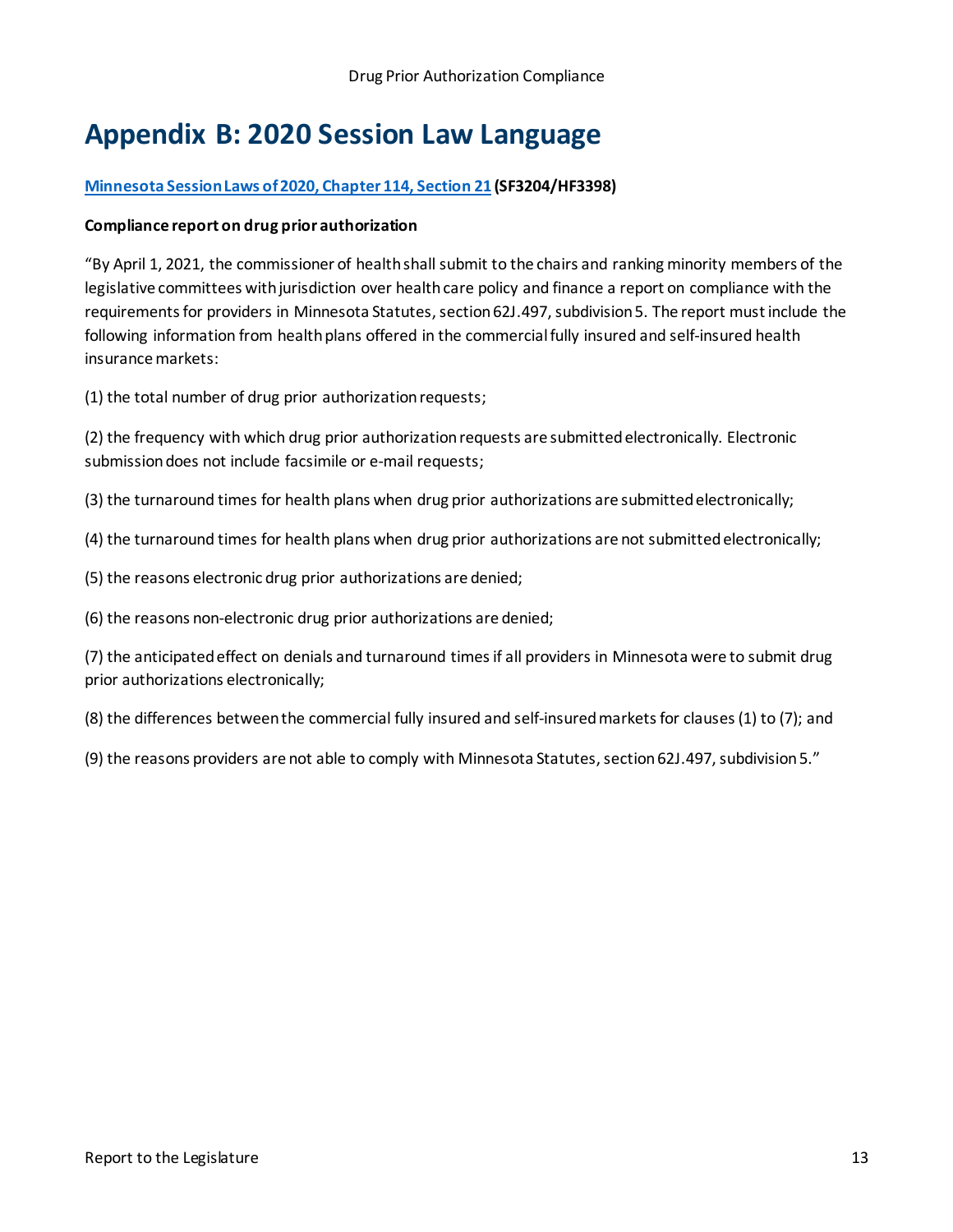# <span id="page-13-0"></span>**Appendix C: Data Collection**

## <span id="page-13-1"></span>**Health plan data**

MDH requested and received the following prior authorization data from these health plans, broken out by commercial fully-insured and self-insuredenrollees.

| <b>Health Plan</b>                     | <b>Commercial</b><br>fully-insured | Self-insured                 | <b>Total</b> |
|----------------------------------------|------------------------------------|------------------------------|--------------|
| Blue Cross Blue Shield of<br>Minnesota | 241,768                            | 1,303,815                    | 1,545,583    |
| <b>Health Partners</b>                 | 287,558                            | 403,473                      | 691,031      |
| Medica                                 | 203,982                            | 160,875                      | 364,857      |
| Optum                                  | 365,740                            |                              | 365,740      |
| <b>Preferred One</b>                   | 39,297                             | 106,246                      | 145,543      |
| Quartz                                 | 660                                |                              | 660          |
| Sanford                                | 1,673                              | $\qquad \qquad \blacksquare$ | 1,673        |
| UCare                                  | 50,057                             |                              | 50,057       |
| Total                                  | 1,190,735                          | 1,974,409                    | 3, 165, 144  |

#### **Total number of enrollees as of December 31, 2020 by health plan**

#### **Data collection specifications**

For calendar year 2020 provide the following information, broken out for your commercial fully-insured from self-insured business. For purposes of this request, "electronic" or electronically" does not include facsimile or email transactions.

- **Include PA requests for individuals covered by health carriers licensed in Minnesota.**
- **Include fully and self-insured health insurance markets, but exclude the Federal Employee Group.**
- **Include only retail drugs.**
- **Include partial denials.**
- **Exclude post-service reviews.**
- **Exclude step therapy.**
- 1. Total number of enrollees as of December 31, 2020
- 2. Total number of drug prior authorization requests
- 3. Total number of drug prior authorization requests that were submitted electronically
- 4. For those prior authorizations **submitted electronicall**y, the average response turnaround times in number of hours for:
	- a. Approvals
	- b. Denials